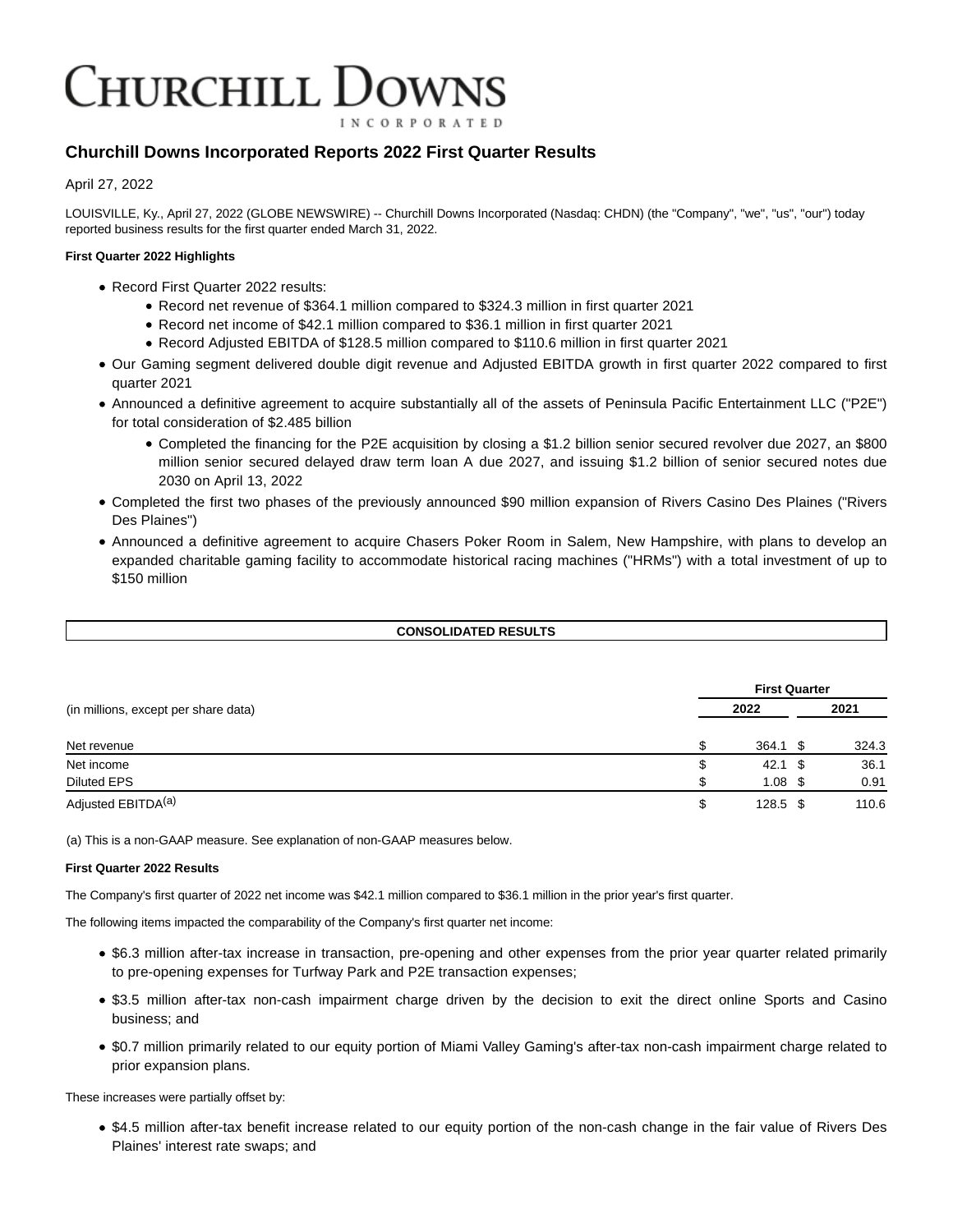\$0.7 million after-tax decrease related to our equity portion of Rivers Des Plaines' legal reserves and transaction costs.

Excluding the items above, first quarter 2022 net income increased \$11.3 million primarily due to the following:

- \$12.9 million after-tax increase from the prior year quarter driven by the results of our operations and equity income from our unconsolidated affiliates,
- Partially offset by \$1.6 million after-tax increase from the prior year quarter in interest expense associated with higher outstanding debt balances.

#### **SEGMENT RESULTS**

During the first quarter of 2022, we updated our operating segments to include the results of our United Tote business in the TwinSpires segment. We are evolving our strategy to integrate the United Tote offering with TwinSpires Horse Racing, which we believe will create additional business to business revenue opportunities. Results of our United Tote business were previously included in our All Other segment.

The summaries below present net revenue from external customers and intercompany revenue from each of our reportable segments:

#### **Live and Historical Racing**

|                        |    | <b>First Quarter</b> |      |  |  |
|------------------------|----|----------------------|------|--|--|
| (in millions)          |    | 2022                 | 2021 |  |  |
| Net revenue            | \$ | 87.2 \$              | 64.7 |  |  |
| <b>Adjusted EBITDA</b> |    | 27.9                 | 18.3 |  |  |

For the first quarter of 2022, net revenue increased \$22.5 million due primarily to an \$11.0 million increase at Oak Grove Racing, Gaming and Hotel ("Oak Grove"), a \$9.9 million increase from Derby City Gaming, and a \$1.9 million increase at Newport Racing & Gaming ("Newport"). Oak Grove and Derby City Gaming reflected the benefit of the elimination of the operating restrictions that were in place during the first quarter of 2021 and overall continued growth in the businesses.

Adjusted EBITDA increased \$9.6 million due to a \$5.3 million increase at Oak Grove, a \$5.2 million increase at Derby City Gaming, and a \$0.7 million increase at Newport from the increase in net revenue. Partially offsetting these increases was a \$1.2 million decrease at Churchill Downs Racetrack due to the timing of Derby Week expenses and a \$0.4 million decrease from higher expenses at Turfway Park.

#### **TwinSpires**

|                 |    | <b>First Quarter</b> |  |       |  |
|-----------------|----|----------------------|--|-------|--|
| (in millions)   |    | 2022                 |  | 2021  |  |
| Net revenue     | \$ | $101.4 \text{ } $$   |  | 105.0 |  |
| Adjusted EBITDA |    | 24.1                 |  | 23.1  |  |

For the first quarter of 2022, net revenue decreased \$3.6 million from the prior year quarter primarily due to a \$6.9 million decrease from Horse Racing that was partially offset by a \$3.3 million increase from Sports and Casino. Horse Racing net revenue decreased as a portion of our patrons returned to wagering at brick-and-mortar facilities in the current quarter instead of wagering online. Sports and Casino net revenue increased as a result of our expansion into additional states during 2021.

Adjusted EBITDA increased \$1.0 million primarily due to a \$3.7 million increase from our Sports and Casino business due to decreased marketing and promotional activities and a \$0.6 million increase at United Tote. Partially offsetting these increases was a decrease from Horse Racing of \$3.3 million due to the reduction in net revenue.

#### **Gaming**

|                        |  | <b>First Quarter</b> |       |  |
|------------------------|--|----------------------|-------|--|
| (in millions)          |  | 2022                 | 2021  |  |
| Net revenue            |  | 179.2 \$             | 154.0 |  |
| <b>Adjusted EBITDA</b> |  | 91.1                 | 82.4  |  |

For the first quarter of 2022, net revenue increased \$25.2 million primarily due to certain capacity restrictions on patrons and gaming during the prior year quarter that were no longer in place at Oxford, Calder, and Presque Isle.

Adjusted EBITDA increased \$8.7 million driven by a \$5.6 million increase at our wholly-owned Gaming properties due to increased net revenue and a \$3.1 million increase from our equity investments, both of which were due to certain capacity restrictions on patrons and gaming during the prior year quarter.

## **All Other**

For the first quarter of 2022, All Other Adjusted EBITDA decreased \$1.4 million driven by a \$2.6 million increase in legal fees and timing of other Corporate expenses that was partially offset by a \$1.2 million decrease in the Arlington operating loss in the current year quarter compared to the prior year quarter as a result of Arlington ceasing racing and simulcast operations at the end of 2021. We are excluding Arlington's operating results from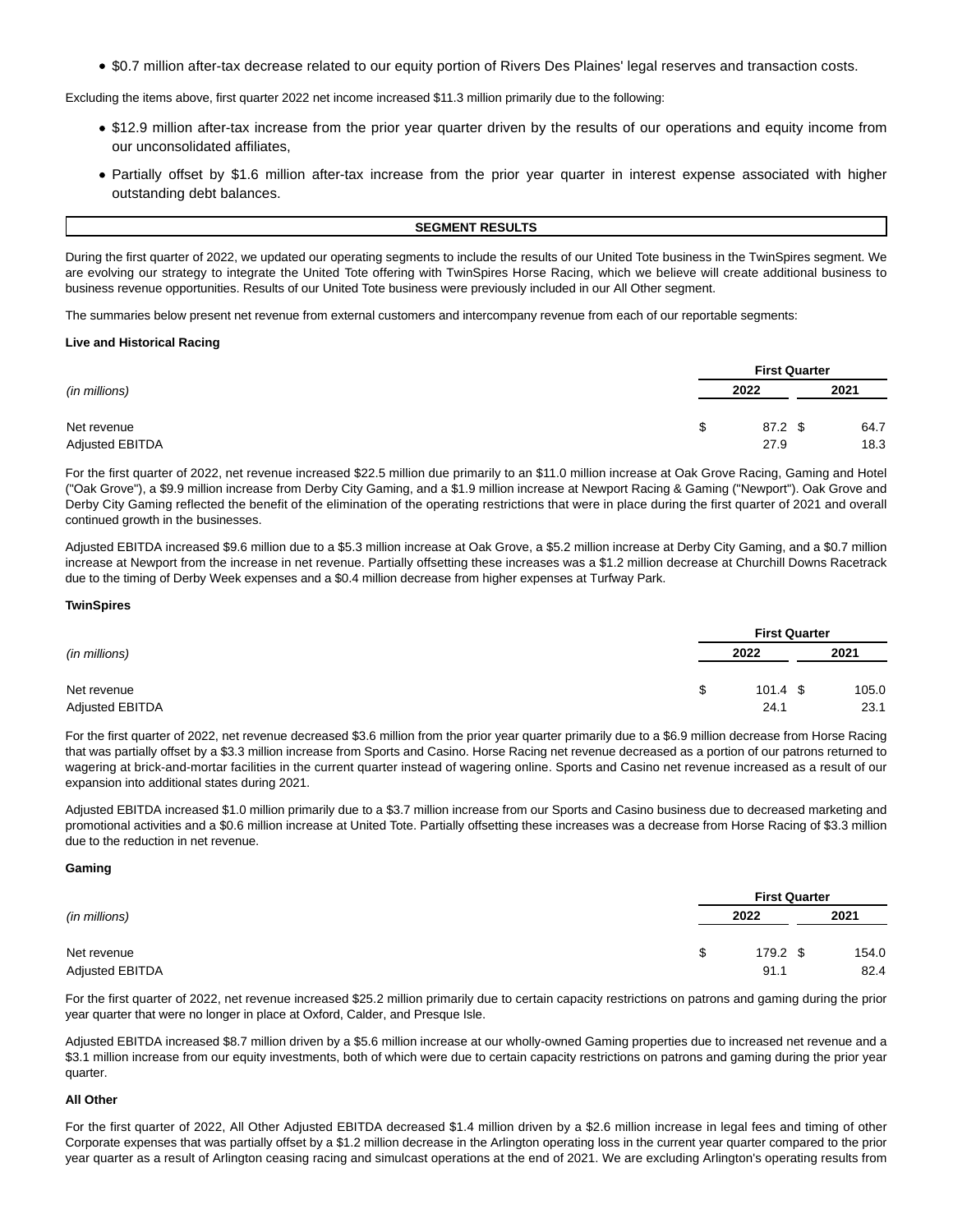## **CAPITAL MANAGEMENT**

## **Share Repurchase Program:**

The Company repurchased 116,863 shares of its common stock in conjunction with its publicly announced share repurchase program at a total cost of \$25.0 million in the first quarter of 2022. We had approximately \$420.6 million repurchase authority remaining under this program as of March 31, 2022.

## **April 2022 Financing Transactions:**

On April 13, 2022, the Company announced an amendment of its senior secured credit agreement (the "Credit Agreement Amendment") to extend the maturity date of its existing revolving credit facility to 2027 and to increase the commitments under the existing revolving credit facility from \$700 million to \$1.2 billion (the "Revolver"). The Credit Agreement Amendment also provides for a senior secured delayed draw term loan A credit facility due 2027 in the amount of \$800 million (the "Delayed Draw Term Loan A") and makes certain other changes to its existing credit agreement. The interest rate applicable to borrowings on the Revolver and Delayed Draw Term Loan A will be secured financing overnight rate-based plus a spread, determined by the Company's total net leverage ratio. The Company also successfully closed into escrow the previously announced offering of \$1.2 billion in aggregate principal amount of its 5.750% senior notes due 2030.

#### **Conference Call**

A conference call regarding this news release is scheduled for Thursday, April 28, 2022, at 9 a.m. ET. Investors and other interested parties may listen to the teleconference by accessing the online, real-time webcast and broadcast of the call at http://ir.churchilldownsincorporated.com/events.cfm, or by dialing (877) 372-0878 and entering the pass code 9395627 at least 10 minutes before the appointed time. International callers should dial (253) 237-1169. An online replay will be available at approximately noon ET on Thursday, April 28, 2022, and will continue to be available for two weeks. A copy of the Company's news release announcing quarterly results and relevant financial and statistical information about the period will be accessible at www.churchilldownsincorporated.com.

#### **Use of Non-GAAP Measures**

In addition to the results provided in accordance with GAAP, the Company also uses non-GAAP measures, including adjusted net income, adjusted diluted EPS, EBITDA (earnings before interest, taxes, depreciation and amortization) and Adjusted EBITDA.

The Company uses non-GAAP measures as a key performance measure of the results of operations for purposes of evaluating performance internally. These measures facilitate comparison of operating performance between periods and help investors to better understand the operating results of the Company by excluding certain items that may not be indicative of the Company's core business or operating results. The Company believes the use of these measures enables management and investors to evaluate and compare, from period to period, the Company's operating performance in a meaningful and consistent manner. The non-GAAP measures are a supplemental measure of our performance that is not required by, or presented in accordance with, GAAP, and should not be considered as an alternative to, or more meaningful than, net income or diluted EPS (as determined in accordance with GAAP) as a measure of our operating results.

We use Adjusted EBITDA to evaluate segment performance, develop strategy and allocate resources. We utilize the Adjusted EBITDA metric to provide a more accurate measure of our core operating results and enable management and investors to evaluate and compare from period to period our operating performance in a meaningful and consistent manner. Adjusted EBITDA should not be considered as an alternative to operating income as an indicator of performance, as an alternative to cash flows from operating activities as a measure of liquidity, or as an alternative to any other measure provided in accordance with GAAP. Our calculation of Adjusted EBITDA may be different from the calculation used by other companies and, therefore, comparability may be limited.

Adjusted net income and adjusted diluted EPS exclude discontinued operations net income or loss; net income or loss attributable to noncontrolling interest; changes in fair value for interest rate swaps related to Rivers Des Plaines; Rivers Des Plaines' legal reserves and transaction costs; transaction expense, which includes acquisition and disposition related charges, as well as legal, accounting, and other deal-related expense; pre-opening expense; and certain other gains, charges, recoveries, and expenses.

Adjusted EBITDA includes the Company's portion of EBITDA from our equity investments.

Adjusted EBITDA excludes:

- Transaction expense, net which includes:
	- Acquisition, disposition, and land sale related charges;
	- Direct online Sports and Casino business exit costs; and
	- Other transaction expense, including legal, accounting, and other deal-related expense;
- Stock-based compensation expense;
- Rivers Des Plaines' impact on our investments in unconsolidated affiliates from:
	- The impact of changes in fair value of interest rate swaps; and
	- Legal reserves and transaction costs;
- Asset impairments;
- Legal reserves;
- Pre-opening expense; and
- Other charges, recoveries and expenses.

As of December 31, 2021, Arlington ceased racing and simulcast operations given the pending sale of the property to the Chicago Bears. Arlington's operating loss in the current year quarter was treated as an adjustment to EBITDA and is included in other Other expenses, net in the Reconciliation of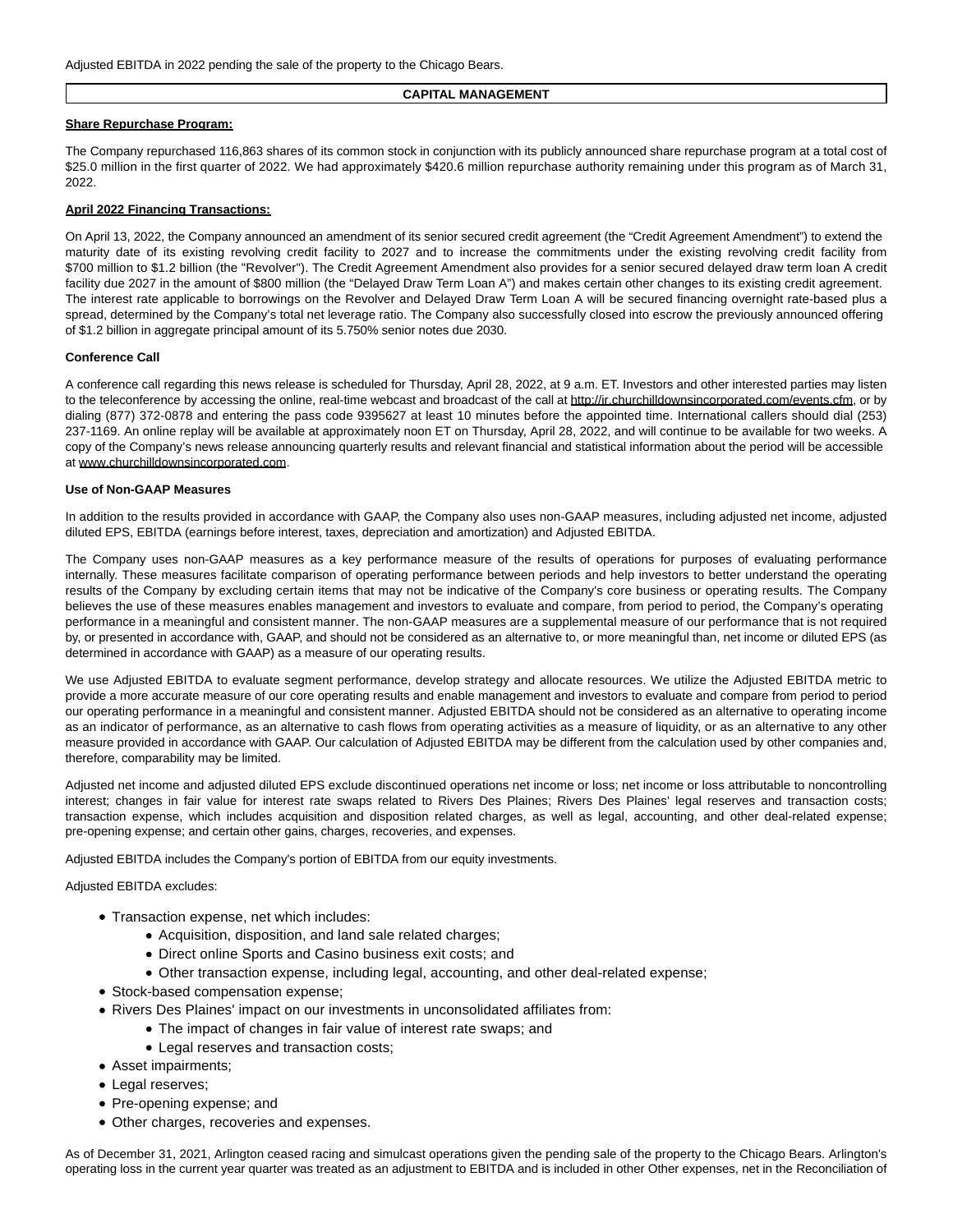Comprehensive Income to Adjusted EBITDA.

For segment reporting, Adjusted EBITDA includes intercompany revenue and expense totals that are eliminated in the consolidated statements of comprehensive income. Refer to the Reconciliation of Comprehensive Income to Adjusted EBITDA included herewith for additional information.

#### **About Churchill Downs Incorporated**

Churchill Downs Incorporated is an industry-leading racing, online wagering and gaming entertainment company anchored by our iconic flagship event, the Kentucky Derby. We own and operate three entertainment venues with approximately 3,050 HRMs in Kentucky. We also own and operate TwinSpires, one of the largest and most profitable online wagering platforms for horse racing in the U.S. and we have nine retail sportsbooks. We are also a leader in brick-and-mortar casino gaming in eight states with approximately 11,000 slot machines and video lottery terminals and 200 table games. Additional information about Churchill Downs Incorporated can be found online at www.churchilldownsincorporated.com.

This news release contains various "forward-looking statements" within the meaning of the "safe harbor" provisions of the Private Securities Litigation Reform Act of 1995. Forward-looking statements are typically identified by the use of terms such as "anticipate," "believe," "could," "estimate," "expect," "intend," "may," "might," "plan," "predict," "project," "seek," "should," "will," and similar words or similar expressions (or negative versions of such words or expressions).

Although we believe that the expectations reflected in such forward-looking statements are reasonable, we can give no assurance that such expectations will prove to be correct. Important factors, among others, that may materially affect actual results or outcomes include the following: the receipt of regulatory approvals on terms desired or anticipated, unanticipated difficulties or expenditures relating to the proposed transaction, including, without limitation, difficulties that result in the failure to realize expected synergies, efficiencies and cost savings from the proposed transaction within the expected time period (if at all), our ability to obtain financing on the anticipated terms and schedule, disruptions of our or P2E's current plans, operations and relationships with customers and suppliers caused by the announcement and pendency of the proposed transaction, our and P2E's ability to consummate a sale-leaseback transaction with respect to the Hard Rock Sioux City on terms desired or anticipated, the impact of the novel coronavirus (COVID-19) pandemic, including the emergence of variant strains, and related economic matters on our results of operations, financial conditions and prospects; the occurrence of extraordinary events, such as terrorist attacks, public health threats, civil unrest, and inclement weather; the effect of economic conditions on our consumers' confidence and discretionary spending or our access to credit; additional or increased taxes and fees; the impact of significant competition, and the expectation the competition levels will increase; changes in consumer preferences, attendance, wagering, and sponsorships; loss of key or highly skilled personnel; lack of confidence in the integrity of our core businesses or any deterioration in our reputation; risks associated with equity investments, strategic alliances and other third-party agreements; inability to respond to rapid technological changes in a timely manner; concentration and evolution of slot machine and HRM manufacturing and other technology conditions that could impose additional costs; inability to negotiate agreements with industry constituents, including horsemen and other racetracks; inability to successfully focus on market access and retail operations for our TwinSpires Sports and Casino business and effectively compete; inability to identify and / or complete acquisitions, divestitures, development of new venues or the expansion of existing facilities on time, on budget, or as planned; general risks related to real estate ownership and significant expenditures, including fluctuations in market values and environmental regulations; reliance on our technology services and catastrophic events and system failures disrupting our operations; online security risk, including cyber-security breaches, or loss or misuse of our stored information as a result of a breach, including customers' personal information, could lead to government enforcement actions or other litigation; personal injury litigation related to injuries occurring at our racetracks; compliance with the Foreign Corrupt Practices Act or applicable money-laundering regulations; payment-related risks, such as risk associated with fraudulent credit card and debit card use; work stoppages and labor issues; risks related to pending or future legal proceedings and other actions; highly regulated operations and changes in the regulatory environment could adversely affect our business; restrictions in our debt facilities limiting our flexibility to operate our business; failure to comply with the financial ratios and other covenants in our debt facilities and other indebtedness; and increase in our insurance costs, or obtain similar insurance coverage in the future, and inability to recover under our insurance policies for damages sustained at our properties in the event of inclement weather and casualty events.

We do not undertake any obligation to update or revise any forward-looking statements, whether as a result of new information, future events or otherwise, except as required by law.

# **CHURCHILL DOWNS INCORPORATED CONSOLIDATED STATEMENTS OF COMPREHENSIVE INCOME (Unaudited)**

|                                                     |            | Three Months Ended March 31, |  |  |  |  |
|-----------------------------------------------------|------------|------------------------------|--|--|--|--|
| 2022<br>(in millions, except per common share data) |            | 2021                         |  |  |  |  |
| Net revenue:                                        |            |                              |  |  |  |  |
| Live and Historical Racing                          | \$<br>86.0 | \$<br>63.2                   |  |  |  |  |
| TwinSpires                                          | 100.3      | 103.5                        |  |  |  |  |
| Gaming                                              | 177.3      | 152.0                        |  |  |  |  |
| All Other                                           | 0.5        | 5.6                          |  |  |  |  |
| <b>Total net revenue</b>                            | 364.1      | 324.3                        |  |  |  |  |
| <b>Operating expense:</b>                           |            |                              |  |  |  |  |
| Live and Historical Racing                          | 67.7       | 54.7                         |  |  |  |  |
| <b>TwinSpires</b>                                   | 74.9       | 77.5                         |  |  |  |  |
| Gaming                                              | 125.2      | 106.3                        |  |  |  |  |
| All Other                                           | 3.1        | 8.8                          |  |  |  |  |
| Selling, general and administrative expense         | 35.9       | 30.2                         |  |  |  |  |
| Asset impairments                                   | 4.9        |                              |  |  |  |  |
| Transaction expense, net                            | 5.0        | 0.1                          |  |  |  |  |
| <b>Total operating expense</b>                      | 316.7      | 277.6                        |  |  |  |  |
|                                                     |            |                              |  |  |  |  |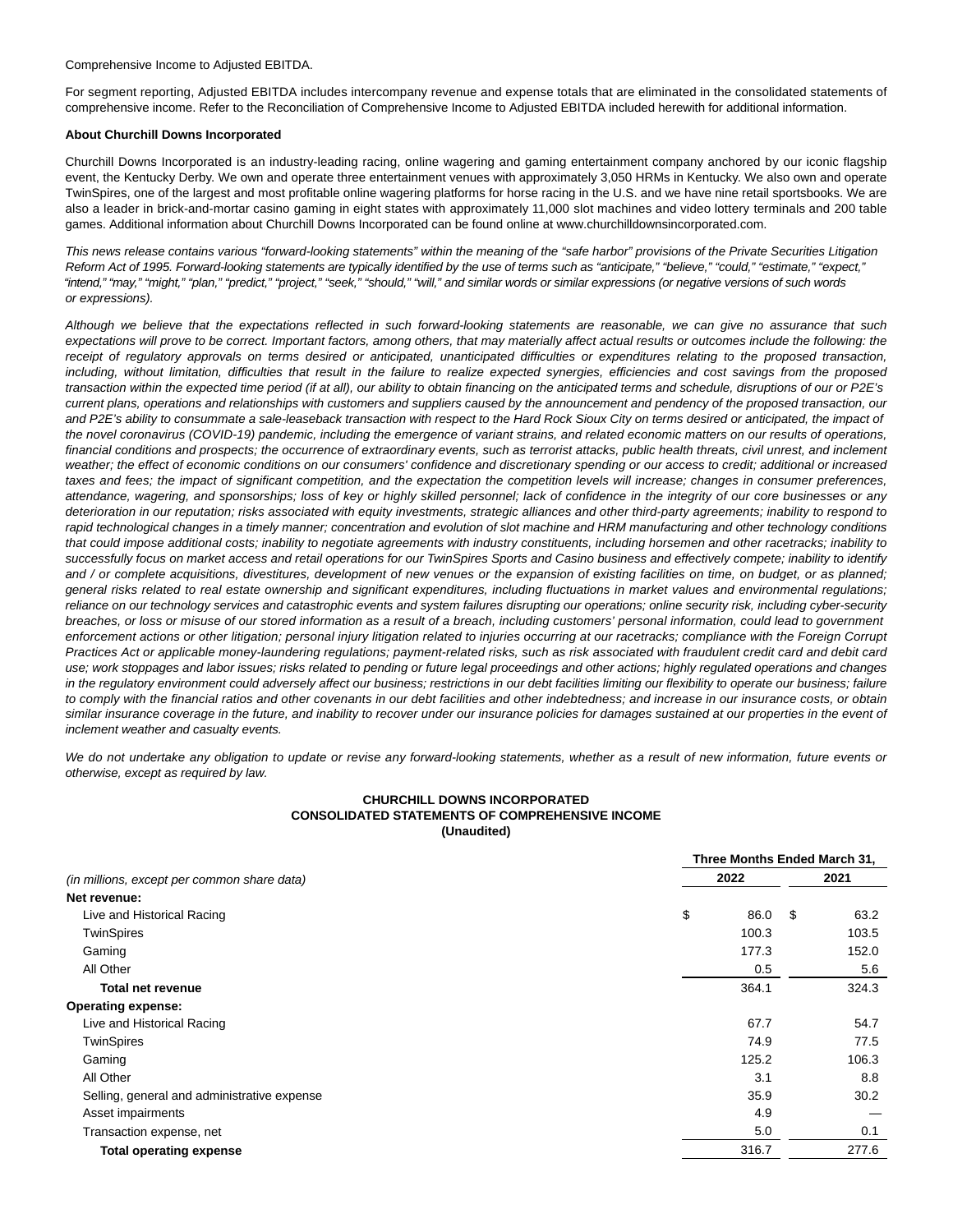| <b>Operating income</b>                                  | 47.4   |     | 46.7   |
|----------------------------------------------------------|--------|-----|--------|
| Other income (expense):                                  |        |     |        |
| Interest expense, net                                    | (21.3) |     | (19.4) |
| Equity in income of unconsolidated affiliates            | 32.5   |     | 24.9   |
| Miscellaneous, net                                       |        |     | 0.1    |
| Total other income (expense)                             | 11.2   |     | 5.6    |
| Income from operations before provision for income taxes | 58.6   |     | 52.3   |
| Income tax provision                                     | (16.5) |     | (16.2) |
| Net income                                               | 42.1   | \$. | 36.1   |
| Net income per common share data:                        |        |     |        |
| Basic net income                                         | 1.10   | \$. | 0.93   |
| Diluted net income                                       | 1.08   | .ፍ  | 0.91   |
| Weighted average shares outstanding:                     |        |     |        |
| Basic                                                    | 38.3   |     | 39.0   |
| <b>Diluted</b>                                           | 38.8   |     | 39.6   |

## **CHURCHILL DOWNS INCORPORATED CONSOLIDATED BALANCE SHEETS (Unaudited)**

| (in millions)                                                       | March 31, 2022 |    | December 31,<br>2021 |  |
|---------------------------------------------------------------------|----------------|----|----------------------|--|
| <b>ASSETS</b>                                                       |                |    |                      |  |
| Current assets:                                                     |                |    |                      |  |
| Cash and cash equivalents                                           | \$<br>294.5    | \$ | 291.3                |  |
| Restricted cash                                                     | 65.5           |    | 64.3                 |  |
| Accounts receivable, net                                            | 46.0           |    | 42.3                 |  |
| Income taxes receivable                                             | 59.8           |    | 66.0                 |  |
| Other current assets                                                | 54.5           |    | 37.6                 |  |
| Total current assets                                                | 520.3          |    | 501.5                |  |
| Property and equipment, net                                         | 1,035.8        |    | 994.9                |  |
| Investment in and advances to unconsolidated affiliates             | 655.5          |    | 663.6                |  |
| Goodwill                                                            | 366.8          |    | 366.8                |  |
| Other intangible assets, net                                        | 351.9          |    | 348.1                |  |
| Other assets                                                        | 18.8           |    | 18.9                 |  |
| Long-term assets held for sale                                      | 87.8           |    | 87.8                 |  |
| <b>Total assets</b>                                                 | \$<br>3,036.9  | \$ | 2,981.6              |  |
| <b>LIABILITIES AND SHAREHOLDERS' EQUITY</b>                         |                |    |                      |  |
| Current liabilities:                                                |                |    |                      |  |
| Accounts payable                                                    | \$<br>96.9     | \$ | 81.6                 |  |
| Accrued expenses and other current liabilities                      | 224.3          |    | 232.6                |  |
| Current deferred revenue                                            | 104.0          |    | 47.7                 |  |
| Current maturities of long-term debt                                | 7.0            |    | 7.0                  |  |
| Dividends payable                                                   |                |    | 26.1                 |  |
| <b>Total current liabilities</b>                                    | 432.2          |    | 395.0                |  |
| Long-term debt, net of current maturities and loan origination fees | 667.2          |    | 668.6                |  |
| Notes payable, net of debt issuance costs                           | 1,292.7        |    | 1,292.4              |  |
| Non-current deferred revenue                                        | 13.3           |    | 13.3                 |  |
| Deferred income taxes                                               | 263.1          |    | 252.9                |  |
| <b>Other liabilities</b>                                            | 50.6           |    | 52.6                 |  |
| <b>Total liabilities</b>                                            | 2,719.1        |    | 2,674.8              |  |
| Commitments and contingencies                                       |                |    |                      |  |
| Shareholders' equity:                                               |                |    |                      |  |
| Preferred stock                                                     |                |    |                      |  |
| Common stock                                                        |                |    |                      |  |
| Retained earnings                                                   | 318.7          |    | 307.7                |  |
| Accumulated other comprehensive loss                                | (0.9)          |    | (0.9)                |  |
| Total shareholders' equity                                          | 317.8          |    | 306.8                |  |
| Total liabilities and shareholders' equity                          | \$<br>3,036.9  | \$ | 2,981.6              |  |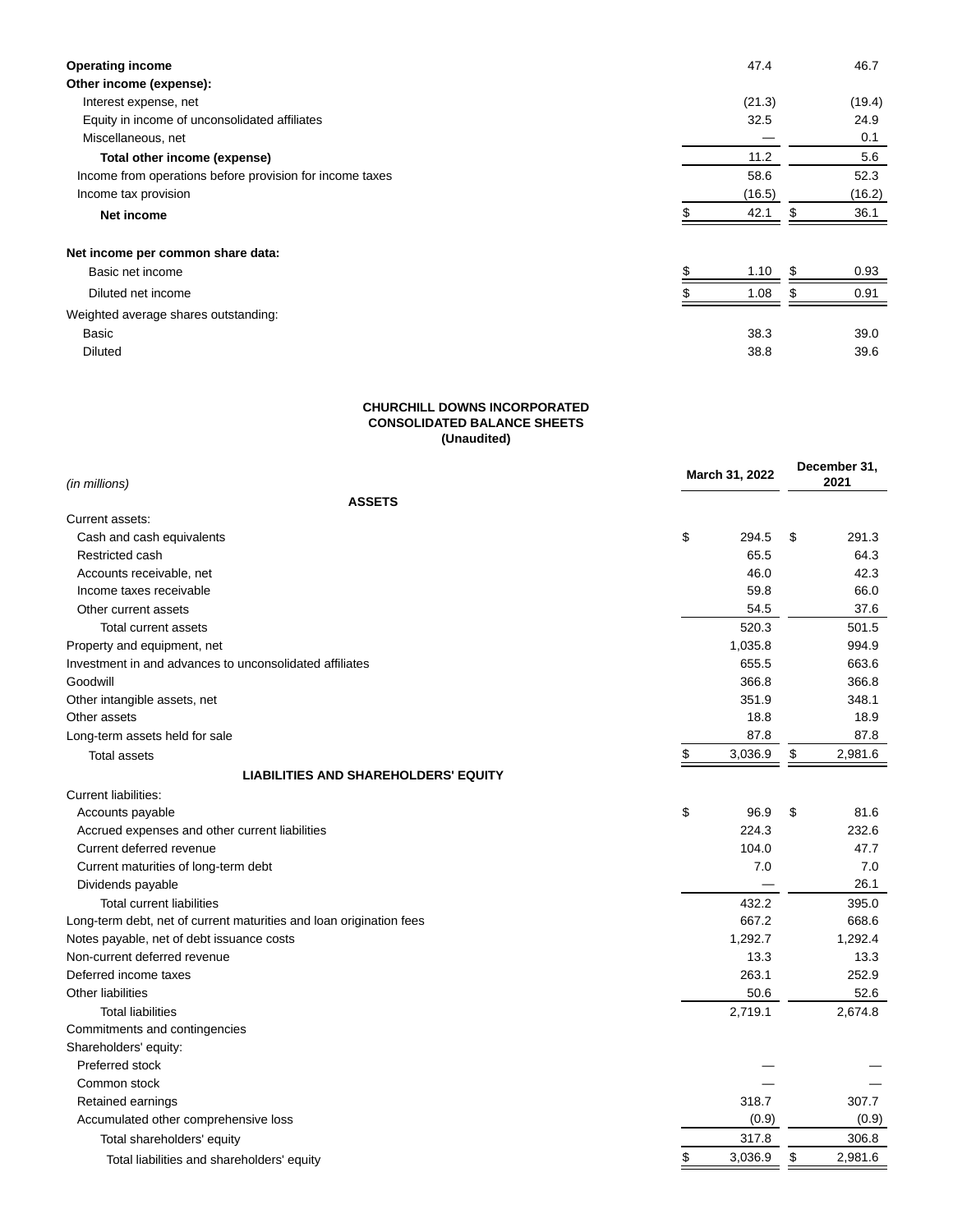# **CHURCHILL DOWNS INCORPORATED CONSOLIDATED STATEMENTS OF CASH FLOWS (unaudited)**

|                                                                                   | Three Months Ended March 31, |        |    |         |
|-----------------------------------------------------------------------------------|------------------------------|--------|----|---------|
| (in millions)                                                                     |                              | 2022   |    | 2021    |
| Cash flows from operating activities:                                             |                              |        |    |         |
| Net income                                                                        | \$                           | 42.1   | \$ | 36.1    |
| Adjustments to reconcile net income to net cash provided by operating activities: |                              |        |    |         |
| Depreciation and amortization                                                     |                              | 25.1   |    | 26.0    |
| Distributions from unconsolidated affiliates                                      |                              | 40.6   |    | 22.0    |
| Equity in income of unconsolidated affiliates                                     |                              | (32.5) |    | (24.9)  |
| Stock-based compensation                                                          |                              | 7.0    |    | 5.5     |
| Deferred income taxes                                                             |                              | 10.2   |    | 5.7     |
| Asset impairments                                                                 |                              | 4.9    |    |         |
| Amortization of operating lease assets                                            |                              | 1.3    |    | 0.2     |
| Other                                                                             |                              | 1.2    |    | 1.2     |
| Changes in operating assets and liabilities:                                      |                              |        |    |         |
| Income taxes                                                                      |                              | 6.4    |    | 9.2     |
| Deferred revenue                                                                  |                              | 56.3   |    | 21.0    |
| Other assets and liabilities                                                      |                              | (27.4) |    | 2.2     |
| Net cash provided by operating activities                                         |                              | 135.2  |    | 104.2   |
| Cash flows from investing activities:                                             |                              |        |    |         |
| Capital maintenance expenditures                                                  |                              | (10.0) |    | (4.7)   |
| Capital project expenditures                                                      |                              | (45.5) |    | (7.6)   |
| Other                                                                             |                              | (7.3)  |    |         |
| Net cash used in investing activities                                             |                              | (62.8) |    | (12.3)  |
| Cash flows from financing activities:                                             |                              |        |    |         |
| Proceeds from borrowings under long-term debt obligations                         |                              |        |    | 780.8   |
| Repayments of borrowings under long-term debt obligations                         |                              | (1.8)  |    | (425.7) |
| Payment of dividends                                                              |                              | (25.7) |    | (24.8)  |
| Repurchase of common stock                                                        |                              | (24.3) |    | (193.9) |
| Taxes paid related to net share settlement of stock awards                        |                              | (13.1) |    | (12.6)  |
| Debt issuance costs                                                               |                              |        |    | (5.8)   |
| Change in bank overdraft                                                          |                              | (3.0)  |    | (12.8)  |
| Other                                                                             |                              | (0.1)  |    | 1.6     |
| Net cash (used in) provided by financing activities                               |                              | (68.0) |    | 106.8   |
| Cash flows from discontinued operations:                                          |                              |        |    |         |
| Operating activities of discontinued operations                                   |                              |        |    | (124.0) |
| Net increase in cash, cash equivalents and restricted cash                        |                              | 4.4    |    | 74.7    |
| Cash, cash equivalents and restricted cash, beginning of period                   |                              | 355.6  |    | 121.0   |
| Cash, cash equivalents and restricted cash, end of period                         | \$                           | 360.0  | \$ | 195.7   |

# **CHURCHILL DOWNS INCORPORATED SUPPLEMENTAL INFORMATION (Unaudited)**

|                                                                            | Three Months Ended March 31. |        |      |       |
|----------------------------------------------------------------------------|------------------------------|--------|------|-------|
| (in millions)                                                              | 2022                         |        | 2021 |       |
| GAAP net income                                                            | \$                           | 42.1   | \$.  | 36.1  |
| Adjustments, continuing operations:                                        |                              |        |      |       |
| Changes in fair value of interest rate swaps related to Rivers Des Plaines |                              | (10.4) |      | (4.2) |
| Legal reserves and transaction costs related to Rivers Des Plaines         |                              | 0.3    |      | 1.3   |
| Other charges                                                              |                              | 1.0    |      |       |
| Transaction, pre-opening, and other expense                                |                              | 9.6    |      | 0.7   |
| Asset impairments                                                          |                              | 4.9    |      |       |
| Income tax impact on net income adjustments <sup>(a)</sup>                 |                              | (1.6)  |      | 0.7   |
| Total adjustments                                                          |                              | 3.8    |      | (1.5) |
| Adjusted net income attributable to Churchill Downs Incorporated           |                              | 45.9   |      | 34.6  |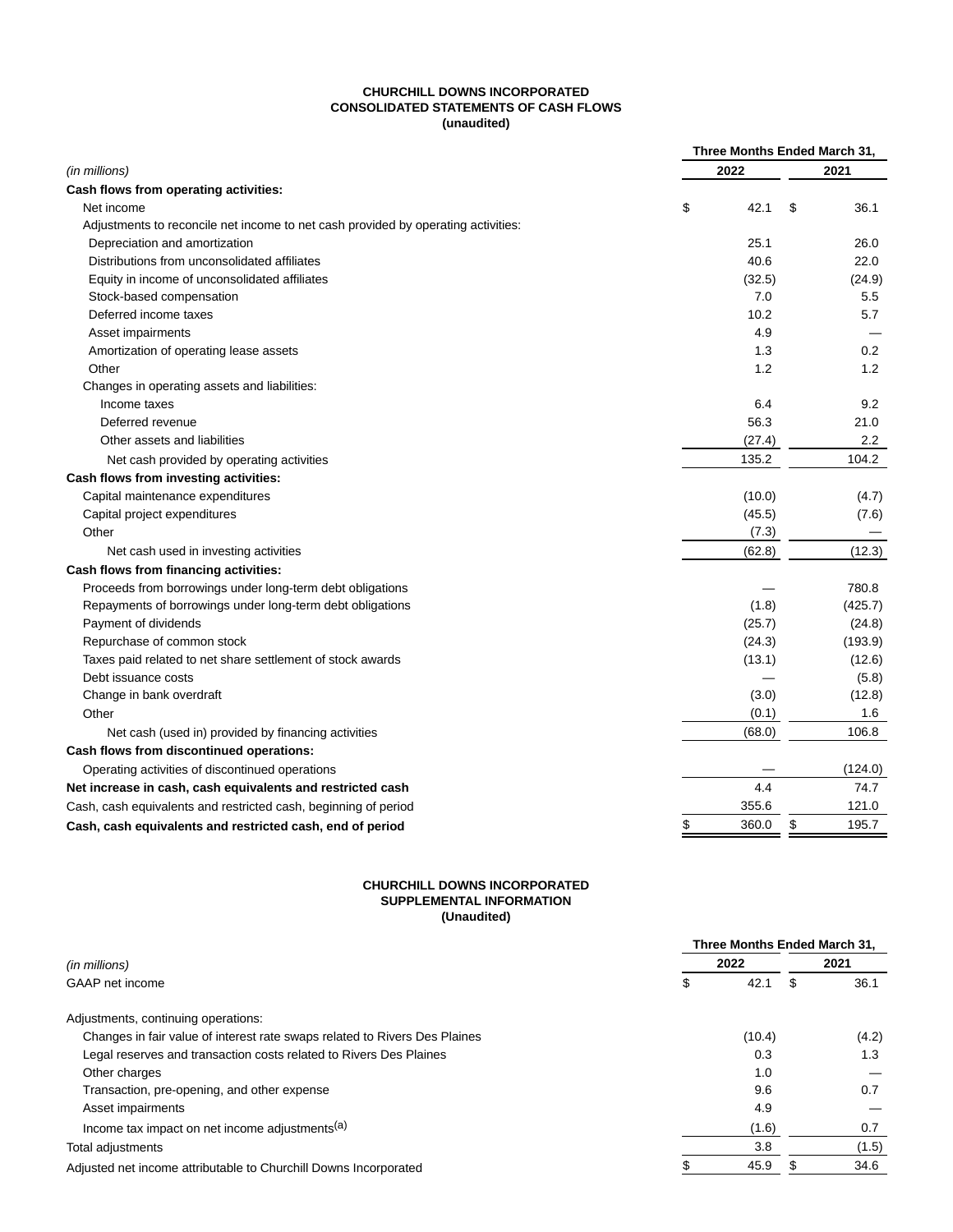| Adjusted diluted EPS                          | $1.18$ \$ | 0.87 |
|-----------------------------------------------|-----------|------|
| Weighted average shares outstanding - Diluted | 38.8      | 39.6 |

(a) The income tax impact for each adjustment is derived by applying the effective tax rate, including current and deferred income tax expense, based upon the jurisdiction and the nature of the adjustment.

|                                        | Three Months Ended March 31, |  |       |
|----------------------------------------|------------------------------|--|-------|
| (in millions)                          | 2022                         |  | 2021  |
| <b>Total Handle</b>                    |                              |  |       |
| <b>Churchill Downs Racetrack</b>       | 4.4 \$                       |  | 3.8   |
| TwinSpires Horse Racing <sup>(a)</sup> | 394.9                        |  | 443.1 |

(a) Total handle generated by Velocity is not included in total handle from TwinSpires Horse Racing.

# **CHURCHILL DOWNS INCORPORATED SUPPLEMENTAL INFORMATION (Unaudited)**

| 2022<br>2021<br>Live and Historical Racing:<br><b>Churchill Downs Racetrack</b><br>\$<br>2.0<br>\$<br>2.0<br>Derby City Gaming<br>42.8<br>32.9<br>Oak Grove<br>30.4<br>19.4<br><b>Turfway Park</b><br>4.5<br>4.5<br>6.3<br>Newport<br>4.4<br>86.0<br>63.2<br>Total Live and Historical Racing<br><b>TwinSpires:</b><br>90.0<br>Horse Racing<br>96.5<br>Sports and Casino<br>10.3<br>7.0<br><b>Total TwinSpires</b><br>100.3<br>103.5<br>Gaming:<br>Fair Grounds and VSI<br>41.5<br>38.3<br>27.2<br>Presque Isle<br>23.8<br>Ocean Downs<br>21.3<br>20.0<br>Calder<br>27.0<br>20.9<br>Oxford<br>26.8<br>15.7<br><b>Riverwalk</b><br>14.4<br>14.4<br>Harlow's<br>13.1<br>14.0<br>6.0<br>Lady Luck Nemacolin<br>4.9<br><b>Total Gaming</b><br>177.3<br>152.0<br>All Other<br>0.5<br>5.6<br>364.1<br>\$<br>324.3<br>Net revenue from external customers<br>\$<br>Intercompany net revenue:<br>\$<br>1.2<br>Live and Historical Racing<br>-\$<br>1.5<br>TwinSpires<br>1.1<br>1.5<br>Gaming<br>1.9<br>2.0<br>All Other<br>1.6<br>(4.2)<br>(6.6)<br>Eliminations<br>\$<br>\$<br>Intercompany net revenue |                                      | Three Months Ended March 31, |  |
|--------------------------------------------------------------------------------------------------------------------------------------------------------------------------------------------------------------------------------------------------------------------------------------------------------------------------------------------------------------------------------------------------------------------------------------------------------------------------------------------------------------------------------------------------------------------------------------------------------------------------------------------------------------------------------------------------------------------------------------------------------------------------------------------------------------------------------------------------------------------------------------------------------------------------------------------------------------------------------------------------------------------------------------------------------------------------------------------------|--------------------------------------|------------------------------|--|
|                                                                                                                                                                                                                                                                                                                                                                                                                                                                                                                                                                                                                                                                                                                                                                                                                                                                                                                                                                                                                                                                                                  | (in millions)                        |                              |  |
|                                                                                                                                                                                                                                                                                                                                                                                                                                                                                                                                                                                                                                                                                                                                                                                                                                                                                                                                                                                                                                                                                                  | Net revenue from external customers: |                              |  |
|                                                                                                                                                                                                                                                                                                                                                                                                                                                                                                                                                                                                                                                                                                                                                                                                                                                                                                                                                                                                                                                                                                  |                                      |                              |  |
|                                                                                                                                                                                                                                                                                                                                                                                                                                                                                                                                                                                                                                                                                                                                                                                                                                                                                                                                                                                                                                                                                                  |                                      |                              |  |
|                                                                                                                                                                                                                                                                                                                                                                                                                                                                                                                                                                                                                                                                                                                                                                                                                                                                                                                                                                                                                                                                                                  |                                      |                              |  |
|                                                                                                                                                                                                                                                                                                                                                                                                                                                                                                                                                                                                                                                                                                                                                                                                                                                                                                                                                                                                                                                                                                  |                                      |                              |  |
|                                                                                                                                                                                                                                                                                                                                                                                                                                                                                                                                                                                                                                                                                                                                                                                                                                                                                                                                                                                                                                                                                                  |                                      |                              |  |
|                                                                                                                                                                                                                                                                                                                                                                                                                                                                                                                                                                                                                                                                                                                                                                                                                                                                                                                                                                                                                                                                                                  |                                      |                              |  |
|                                                                                                                                                                                                                                                                                                                                                                                                                                                                                                                                                                                                                                                                                                                                                                                                                                                                                                                                                                                                                                                                                                  |                                      |                              |  |
|                                                                                                                                                                                                                                                                                                                                                                                                                                                                                                                                                                                                                                                                                                                                                                                                                                                                                                                                                                                                                                                                                                  |                                      |                              |  |
|                                                                                                                                                                                                                                                                                                                                                                                                                                                                                                                                                                                                                                                                                                                                                                                                                                                                                                                                                                                                                                                                                                  |                                      |                              |  |
|                                                                                                                                                                                                                                                                                                                                                                                                                                                                                                                                                                                                                                                                                                                                                                                                                                                                                                                                                                                                                                                                                                  |                                      |                              |  |
|                                                                                                                                                                                                                                                                                                                                                                                                                                                                                                                                                                                                                                                                                                                                                                                                                                                                                                                                                                                                                                                                                                  |                                      |                              |  |
|                                                                                                                                                                                                                                                                                                                                                                                                                                                                                                                                                                                                                                                                                                                                                                                                                                                                                                                                                                                                                                                                                                  |                                      |                              |  |
|                                                                                                                                                                                                                                                                                                                                                                                                                                                                                                                                                                                                                                                                                                                                                                                                                                                                                                                                                                                                                                                                                                  |                                      |                              |  |
|                                                                                                                                                                                                                                                                                                                                                                                                                                                                                                                                                                                                                                                                                                                                                                                                                                                                                                                                                                                                                                                                                                  |                                      |                              |  |
|                                                                                                                                                                                                                                                                                                                                                                                                                                                                                                                                                                                                                                                                                                                                                                                                                                                                                                                                                                                                                                                                                                  |                                      |                              |  |
|                                                                                                                                                                                                                                                                                                                                                                                                                                                                                                                                                                                                                                                                                                                                                                                                                                                                                                                                                                                                                                                                                                  |                                      |                              |  |
|                                                                                                                                                                                                                                                                                                                                                                                                                                                                                                                                                                                                                                                                                                                                                                                                                                                                                                                                                                                                                                                                                                  |                                      |                              |  |
|                                                                                                                                                                                                                                                                                                                                                                                                                                                                                                                                                                                                                                                                                                                                                                                                                                                                                                                                                                                                                                                                                                  |                                      |                              |  |
|                                                                                                                                                                                                                                                                                                                                                                                                                                                                                                                                                                                                                                                                                                                                                                                                                                                                                                                                                                                                                                                                                                  |                                      |                              |  |
|                                                                                                                                                                                                                                                                                                                                                                                                                                                                                                                                                                                                                                                                                                                                                                                                                                                                                                                                                                                                                                                                                                  |                                      |                              |  |
|                                                                                                                                                                                                                                                                                                                                                                                                                                                                                                                                                                                                                                                                                                                                                                                                                                                                                                                                                                                                                                                                                                  |                                      |                              |  |
|                                                                                                                                                                                                                                                                                                                                                                                                                                                                                                                                                                                                                                                                                                                                                                                                                                                                                                                                                                                                                                                                                                  |                                      |                              |  |
|                                                                                                                                                                                                                                                                                                                                                                                                                                                                                                                                                                                                                                                                                                                                                                                                                                                                                                                                                                                                                                                                                                  |                                      |                              |  |
|                                                                                                                                                                                                                                                                                                                                                                                                                                                                                                                                                                                                                                                                                                                                                                                                                                                                                                                                                                                                                                                                                                  |                                      |                              |  |
|                                                                                                                                                                                                                                                                                                                                                                                                                                                                                                                                                                                                                                                                                                                                                                                                                                                                                                                                                                                                                                                                                                  |                                      |                              |  |
|                                                                                                                                                                                                                                                                                                                                                                                                                                                                                                                                                                                                                                                                                                                                                                                                                                                                                                                                                                                                                                                                                                  |                                      |                              |  |
|                                                                                                                                                                                                                                                                                                                                                                                                                                                                                                                                                                                                                                                                                                                                                                                                                                                                                                                                                                                                                                                                                                  |                                      |                              |  |
|                                                                                                                                                                                                                                                                                                                                                                                                                                                                                                                                                                                                                                                                                                                                                                                                                                                                                                                                                                                                                                                                                                  |                                      |                              |  |
|                                                                                                                                                                                                                                                                                                                                                                                                                                                                                                                                                                                                                                                                                                                                                                                                                                                                                                                                                                                                                                                                                                  |                                      |                              |  |
|                                                                                                                                                                                                                                                                                                                                                                                                                                                                                                                                                                                                                                                                                                                                                                                                                                                                                                                                                                                                                                                                                                  |                                      |                              |  |

# **CHURCHILL DOWNS INCORPORATED SUPPLEMENTAL INFORMATION (Unaudited)**

**Three Months Ended March 31, 2022**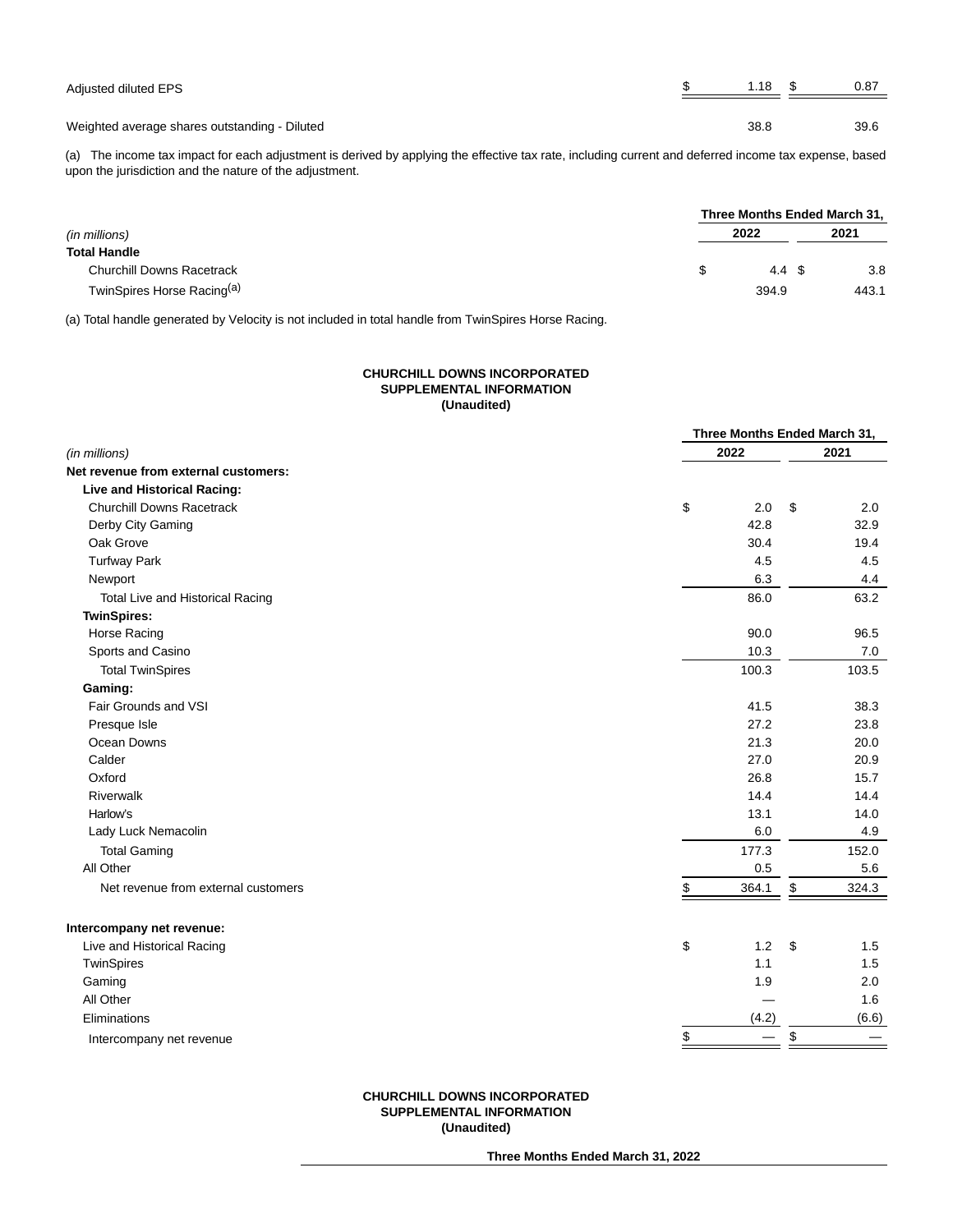| (in millions)                       | Live and<br><b>Historical</b><br>Racing |     | <b>TwinSpires</b>  | Gaming            |     | <b>Total</b><br><b>Segments</b> |    | <b>All Other</b>         | Total |       |
|-------------------------------------|-----------------------------------------|-----|--------------------|-------------------|-----|---------------------------------|----|--------------------------|-------|-------|
| Net revenue from external customers |                                         |     |                    |                   |     |                                 |    |                          |       |       |
| Pari-mutuel:                        |                                         |     |                    |                   |     |                                 |    |                          |       |       |
| Live and simulcast racing           | \$<br>5.6 <sup>5</sup>                  |     | $81.5$ \$          | 12.9 <sup>5</sup> |     | $100.0 \text{ }$ \$             |    | $\overline{\phantom{0}}$ | \$    | 100.0 |
| Historical racing <sup>(a)</sup>    | 73.6                                    |     |                    |                   |     | 73.6                            |    |                          |       | 73.6  |
| Racing event-related services       | 0.5                                     |     |                    | 0.4               |     | 0.9                             |    |                          |       | 0.9   |
| Gaming <sup>(a)</sup>               |                                         |     | 10.3               | 150.9             |     | 161.2                           |    |                          |       | 161.2 |
| Other <sup>(a)</sup>                | 6.3                                     |     | 8.5                | 13.1              |     | 27.9                            |    | 0.5                      |       | 28.4  |
| Total                               | 86.0                                    | \$. | $100.3 \text{ } $$ | 177.3             | \$. | 363.6                           | -S | 0.5 <sup>5</sup>         |       | 364.1 |
|                                     |                                         |     |                    |                   |     |                                 |    |                          |       |       |

|                                     |                                         |                   |          |     | Three Months Ended March 31, 2021 |                  |              |
|-------------------------------------|-----------------------------------------|-------------------|----------|-----|-----------------------------------|------------------|--------------|
| (in millions)                       | Live and<br><b>Historical</b><br>Racing | <b>TwinSpires</b> | Gaming   |     | <b>Total</b><br><b>Segments</b>   | <b>All Other</b> | <b>Total</b> |
| Net revenue from external customers |                                         |                   |          |     |                                   |                  |              |
| Pari-mutuel:                        |                                         |                   |          |     |                                   |                  |              |
| Live and simulcast racing           | \$<br>5.9 <sup>5</sup>                  | 89.2 \$           | 11.7 $$$ |     | 106.8 \$                          | $5.1 \text{ } $$ | 111.9        |
| Historical racing <sup>(a)</sup>    | 52.9                                    |                   |          |     | 52.9                              |                  | 52.9         |
| Racing event-related services       |                                         |                   | 0.7      |     | 0.7                               |                  | 0.7          |
| Gaming <sup>(a)</sup>               |                                         | 7.0               | 132.5    |     | 139.5                             |                  | 139.5        |
| Other $(a)$                         | 4.4                                     | 7.3               | 7.1      |     | 18.8                              | 0.5              | 19.3         |
| Total                               | 63.2                                    | \$<br>$103.5$ \$  | 152.0    | \$. | 318.7 <sup>5</sup>                | 5.6 <sup>5</sup> | 324.3        |

(a) Food and beverage, hotel, and other services furnished to customers for free as an inducement to wager or through the redemption of our customers' loyalty points are recorded at the estimated standalone selling prices in other revenue with a corresponding offset recorded as a reduction in historical racing pari-mutuel revenue for HRMs or gaming revenue for our casino properties. These amounts were \$7.0 million for the three months ended March 31, 2022 and \$3.7 million for the three months ended March 31, 2021.

# **CHURCHILL DOWNS INCORPORATED SUPPLEMENTAL INFORMATION (Unaudited)**

Adjusted EBITDA by segment is comprised of the following:

|                                                                   |                                      |                   |             | Three Months Ended March 31, 2022 |                  |                     |         |
|-------------------------------------------------------------------|--------------------------------------|-------------------|-------------|-----------------------------------|------------------|---------------------|---------|
| (in millions)                                                     | <b>Live and Historical</b><br>Racing | <b>TwinSpires</b> | Gaming      | <b>Total Segments</b>             | <b>All Other</b> | <b>Eliminations</b> | Total   |
| Net revenue                                                       | \$<br>87.2                           | \$<br>101.4       | \$<br>179.2 | \$<br>367.8                       | \$<br>0.1        | \$<br>$(4.2)$ \$    | 363.7   |
| Taxes and purses                                                  | (26.8)                               | (7.5)             | (67.3)      | (101.6)                           |                  |                     | (101.6) |
| Marketing and                                                     |                                      |                   |             |                                   |                  |                     |         |
| advertising                                                       | (2.9)                                | (5.1)             | (3.5)       | (11.5)                            |                  |                     | (11.5)  |
| Salaries and benefits                                             | (10.9)                               | (6.7)             | (23.9)      | (41.5)                            |                  |                     | (41.5)  |
| Content expense                                                   | (0.6)                                | (43.1)            | (1.5)       | (45.2)                            |                  | 3.9                 | (41.3)  |
| Selling, general and<br>administrative expense<br>Other operating | (3.3)                                | (2.6)             | (6.6)       | (12.5)                            | (14.5)           | 0.3                 | (26.7)  |
| expense                                                           | (14.8)                               | (12.3)            | (20.0)      | (47.1)                            | (0.2)            |                     | (47.3)  |
| Other income                                                      |                                      |                   | 34.7        | 34.7                              |                  |                     | 34.7    |
| <b>Adjusted EBITDA</b>                                            | \$<br>27.9                           | \$<br>24.1        | \$<br>91.1  | 143.1                             | $(14.6)$ \$      | \$                  | 128.5   |

|                  | Three Months Ended March 31, 2021                  |  |       |  |        |  |                       |  |                  |  |                     |  |        |  |
|------------------|----------------------------------------------------|--|-------|--|--------|--|-----------------------|--|------------------|--|---------------------|--|--------|--|
| (in millions)    | <b>Live and Historical</b><br>TwinSpires<br>Racing |  |       |  | Gaming |  | <b>Total Segments</b> |  | <b>All Other</b> |  | <b>Eliminations</b> |  | Total  |  |
| Net revenue      | 64.7                                               |  | 105.0 |  | 154.0  |  | 323.7                 |  | 7.2              |  | (6.6)               |  | 324.3  |  |
| Taxes and purses | (20.0)                                             |  | (6.4) |  | (59.3) |  | (85.7)                |  | (3.1             |  |                     |  | (88.8) |  |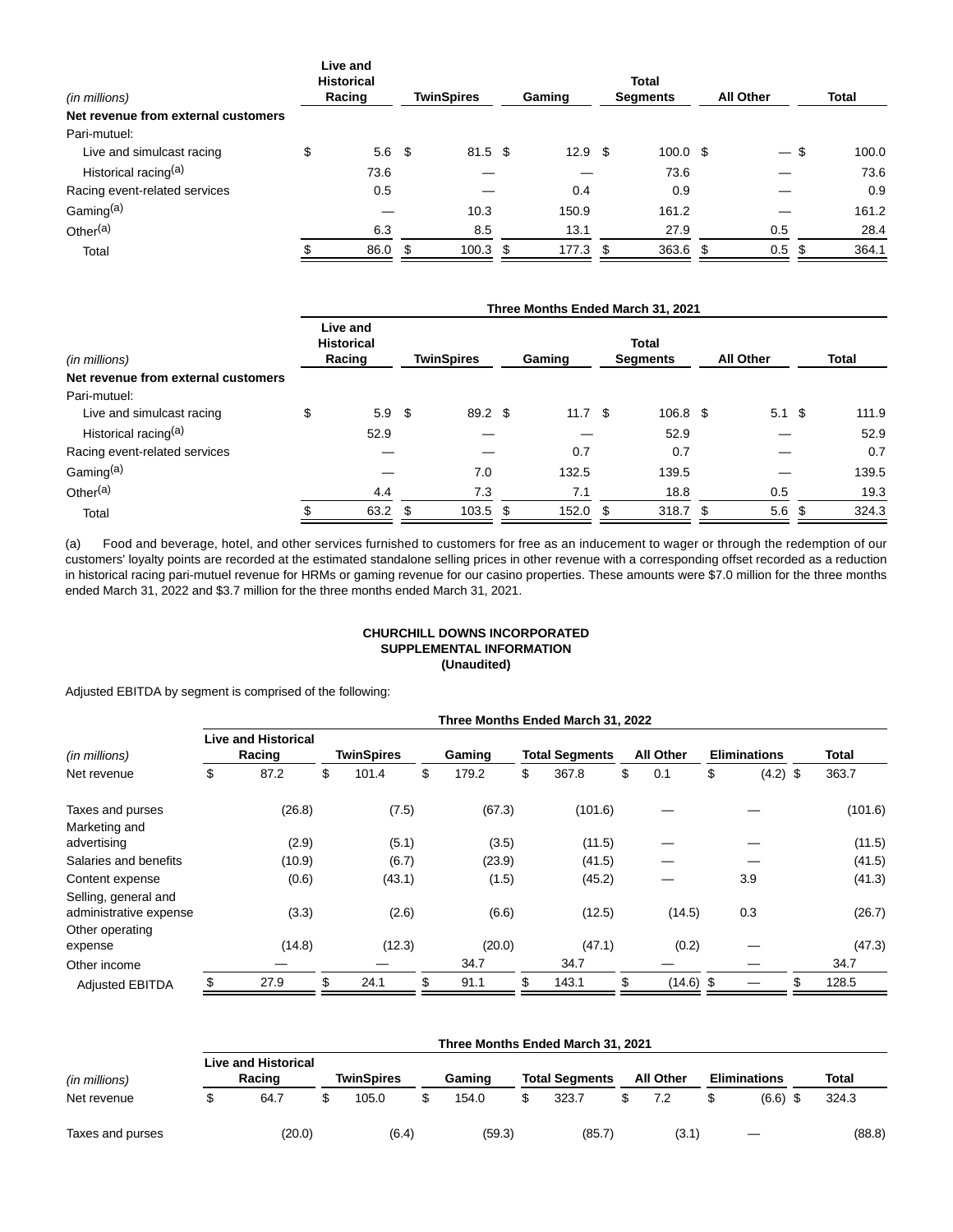| Marketing and                                  |        |        |        |        |             |     |  |        |
|------------------------------------------------|--------|--------|--------|--------|-------------|-----|--|--------|
| advertising                                    | (2.1)  | (8.5)  | (1.4)  | (12.0) | (0.1)       |     |  | (12.1) |
| Salaries and benefits                          | (10.0) | (6.2)  | (19.9) | (36.1) | (1.2)       |     |  | (37.3) |
| Content expense                                | (0.6)  | (46.5) | (1.0)  | (48.1) | (1.3)       | 6.2 |  | (43.2) |
| Selling, general and<br>administrative expense | (3.0)  | (2.6)  | (6.0)  | (11.6) | (12.6)      | 0.3 |  | (23.9) |
| Other operating<br>expense                     | (10.7) | (11.7) | (15.5) | (37.9) | (2.2)       | 0.1 |  | (40.0) |
| Other income                                   |        |        | 31.5   | 31.5   | 0.1         |     |  | 31.6   |
| <b>Adjusted EBITDA</b>                         | 18.3   | 23.1   | 82.4   | 123.8  | $(13.2)$ \$ |     |  | 110.6  |
|                                                |        |        |        |        |             |     |  |        |

# **CHURCHILL DOWNS INCORPORATED SUPPLEMENTAL INFORMATION (Unaudited)**

|                                                                               | Three Months Ended March 31, |        |    |        |  |  |  |
|-------------------------------------------------------------------------------|------------------------------|--------|----|--------|--|--|--|
| (in millions)                                                                 |                              | 2022   |    | 2021   |  |  |  |
| Reconciliation of Comprehensive Income to Adjusted EBITDA:                    |                              |        |    |        |  |  |  |
| Net income and comprehensive income                                           | \$                           | 42.1   | \$ | 36.1   |  |  |  |
| Additions:                                                                    |                              |        |    |        |  |  |  |
| Depreciation and amortization                                                 |                              | 25.1   |    | 26.0   |  |  |  |
| Interest expense                                                              |                              | 21.3   |    | 19.4   |  |  |  |
| Income tax provision                                                          |                              | 16.5   |    | 16.2   |  |  |  |
| <b>EBITDA</b>                                                                 | \$                           | 105.0  | \$ | 97.7   |  |  |  |
| Adjustments to EBITDA:                                                        |                              |        |    |        |  |  |  |
| Stock-based compensation expense                                              | \$                           | 7.0    | \$ | 5.5    |  |  |  |
| Pre-opening expense                                                           |                              | 2.1    |    | 0.6    |  |  |  |
| Other expenses, net                                                           |                              | 2.5    |    |        |  |  |  |
| Asset impairments                                                             |                              | 4.9    |    |        |  |  |  |
| Transaction expense, net                                                      |                              | 5.0    |    | 0.1    |  |  |  |
| Other income, expense:                                                        |                              |        |    |        |  |  |  |
| Interest, depreciation and amortization expense related to equity investments |                              | 11.1   |    | 9.6    |  |  |  |
| Changes in fair value of Rivers Des Plaines' interest rate swaps              |                              | (10.4) |    | (4.2)  |  |  |  |
| Rivers Des Plaines' legal reserves and transaction costs                      |                              | 0.3    |    | 1.3    |  |  |  |
| Other charges                                                                 |                              | 1.0    |    |        |  |  |  |
| Total adjustments to EBITDA                                                   |                              | 23.5   |    | 12.9   |  |  |  |
| <b>Adjusted EBITDA</b>                                                        | \$                           | 128.5  | \$ | 110.6  |  |  |  |
| <b>Adjusted EBITDA by segment:</b>                                            |                              |        |    |        |  |  |  |
| Live and Historical Racing                                                    | \$                           | 27.9   | \$ | 18.3   |  |  |  |
| TwinSpires                                                                    |                              | 24.1   |    | 23.1   |  |  |  |
| Gaming                                                                        |                              | 91.1   |    | 82.4   |  |  |  |
| <b>Total segment Adjusted EBITDA</b>                                          |                              | 143.1  |    | 123.8  |  |  |  |
| All Other                                                                     |                              | (14.6) |    | (13.2) |  |  |  |
| <b>Total Adjusted EBITDA</b>                                                  | \$                           | 128.5  | \$ | 110.6  |  |  |  |

# **CHURCHILL DOWNS INCORPORATED SUPPLEMENTAL JOINT VENTURE FINANCIAL STATEMENTS (Unaudited)**

Summarized financial information for our equity investments is comprised of the following:

|                               |    | <b>Summarized Income Statement</b> |  |       |
|-------------------------------|----|------------------------------------|--|-------|
|                               |    | Three Months Ended March 31,       |  |       |
| (in millions)                 |    | 2022                               |  | 2021  |
| Net revenue                   | \$ | $177.2$ \$                         |  | 138.7 |
| Operating and SG&A expense    |    | 118.2                              |  | 85.6  |
| Depreciation and amortization |    | 5.3                                |  | 4.3   |
| Total operating expense       |    | 123.5                              |  | 89.9  |